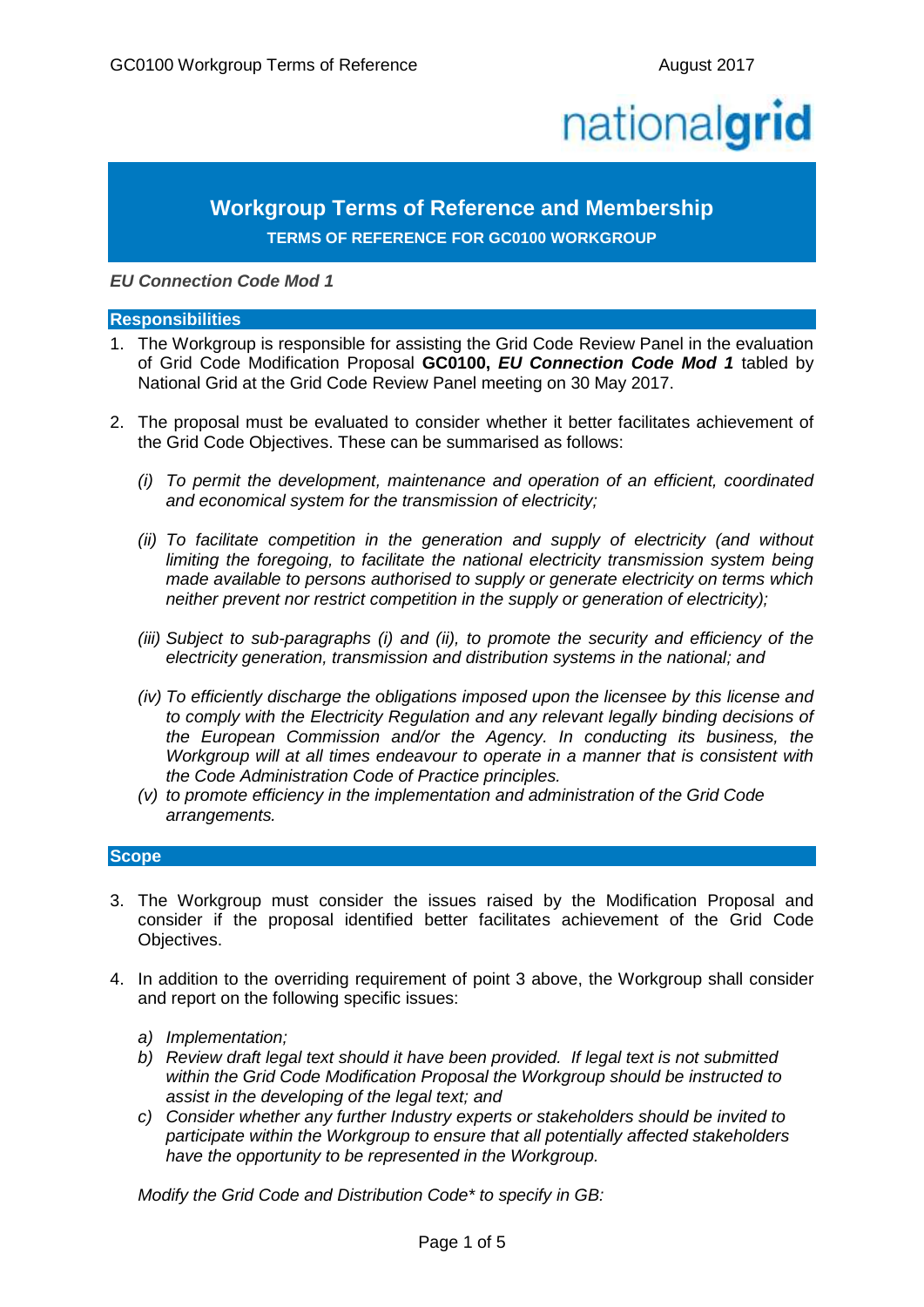- *d) the scope and applicability of the EU requirements under RfG, HVDC and DCC, including to heavily modified 'existing' users;*
- *e) the four Type (A-D) banding levels under RfG for the GB synchronous area, plus set out the process for any future reviews;*
- *f) the Fault Ride Through requirements under RfG and HVDC;*
- *g) the Fast Fault Current Injection requirements under RfG;*
- 5. As per Grid Code GR20.8 (a) and (b) the Workgroup should seek clarification and guidance from the Grid Code Review Panel when appropriate and required.
- 6. The Workgroup is responsible for the formulation and evaluation of any Workgroup Alternative Grid Code Modifications arising from Group discussions which would, as compared with the Modification Proposal or the current version of the Grid Code, better facilitate achieving the Grid Code Objectives in relation to the issue or defect identified.
- 7. The Workgroup should become conversant with the definition of Workgroup Alternative Grid Code Modification which appears in the Governance Rules of the Grid Code. The definition entitles the Group and/or an individual member of the Workgroup to put forward a Workgroup Alternative Code Modification proposal if the member(s) genuinely believes the alternative proposal compared with the Modification Proposal or the current version of the Grid Code better facilitates the Grid Code objectives The extent of the support for the Modification Proposal or any Workgroup Alternative Modification (WACM) proposal WACM arising from the Workgroup's discussions should be clearly described in the final Workgroup Report to the Grid Code Review Panel.
- 8. Workgroup members should be mindful of efficiency and propose the fewest number of WACM proposals as possible. All new alternative proposals need to be proposed using the Alternative request Proposal form ensuring a reliable source of information for the Workgroup, Panel, Industry participants and the Authority.
- 9. All WACM proposals should include the Proposer(s)'s details within the final Workgroup report, for the avoidance of doubt this includes WACM proposals which are proposed by the entire Workgroup or subset of members.
- 10. There is an option for the Workgroup to undertake a period of Consultation in accordance with Grid Code GR. 20.11, if defined within the timetable agreed by the Grid Code Panel. Should the Workgroup determine that they see the benefit in a Workgroup Consultation being issued they can recommend this to the Grid Code Review Panel to consider.
- 11. Following the Consultation period the Workgroup is required to consider all responses including any Workgroup Consultation Alternative Requests. In undertaking an assessment of any Workgroup Consultation Alternative Request, the Workgroup should consider whether it better facilitates the Grid Code Objectives than the current version of the Grid Code.
- 12. As appropriate, the Workgroup will be required to undertake any further analysis and update the appropriate sections of the original Modification Proposal and/or WACM proposals (Workgroup members cannot amend the original text submitted by the Proposer of the modification) All responses including any Workgroup Consultation Alternative Requests shall be included within the final report including a summary of the Workgroup's deliberations and conclusions. The report should make it clear where and why the Workgroup chairman has exercised their right under the Grid Code to progress a Workgroup Consultation Alternative Request or a WACM proposal against the majority views of Workgroup members. It should also be explicitly stated where, under these circumstances, the Workgroup chairman is employed by the same organisation who submitted the Workgroup Consultation Alternative Request.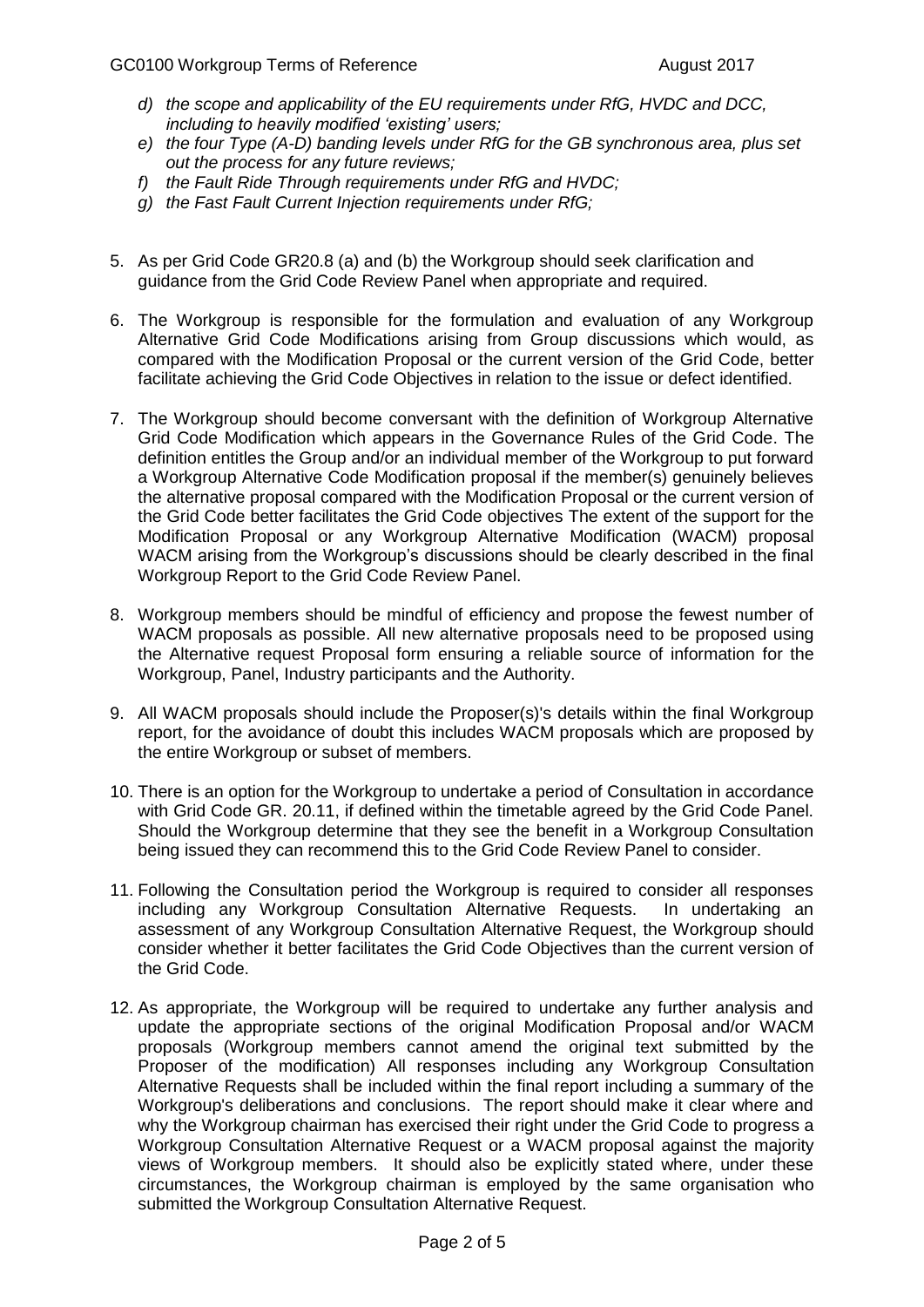13. The Workgroup is to submit its final report to the Modifications Panel Secretary on 22 December 2017 for circulation to Panel Members. The final report conclusions will be presented to the Grid Code Review Panel meeting on 10 January 2018.

## **Membership**

It is recommended that the Workgroup has the following members:

| <b>Role</b>                     | <b>Name</b>                  | <b>Representing (User</b>                        |
|---------------------------------|------------------------------|--------------------------------------------------|
|                                 |                              | nominated)                                       |
| Chair                           | John Martin                  | Code Administrator                               |
| <b>Technical Secretary</b>      | Chrissie Brown               | Code Administrator                               |
| National Grid Representative*   | <b>Richard Woodward</b>      | <b>National Grid Electricity</b>                 |
| Industry Representative*        | <b>Isaac Gutierrez</b>       | Transmission<br><b>Scottish Power Renewables</b> |
|                                 | <b>Gregory Middleton</b>     | Deep Sea Plc                                     |
|                                 | David Spillet                | <b>Energy Networks Association</b>               |
|                                 | Alastair Frew/ Rui Rui       | <b>Scottish Power</b>                            |
|                                 | Paul Youngman                | <b>Drax Power</b>                                |
|                                 |                              | <b>Scottish Power Energy</b>                     |
|                                 | <b>Graeme Vincent</b>        | <b>Networks</b>                                  |
|                                 | Sridhar Sahukari             | <b>DONG</b>                                      |
|                                 | <b>Andrew Vaudin</b>         | <b>EDF Energy</b>                                |
|                                 | Alan Creighton               | Northern Power Grid                              |
|                                 | John Gleadow                 | NorthConnect KS                                  |
|                                 | Marko Grizelj/ Chandu Bapatu | Siemens                                          |
|                                 | Hayden Scott-Dye             | <b>Tidal Lagoon Power</b>                        |
|                                 | Paul Graham                  | <b>UK Power Reserve</b>                          |
|                                 | Peter Bolitho                | Waterswye                                        |
|                                 | <b>Mick Barlow</b>           | <b>S&amp;C</b>                                   |
|                                 | Tim Ellingham/ Peter         |                                                  |
|                                 | Woodcock                     | <b>RWE</b>                                       |
|                                 | Damian Jackman/Garth         |                                                  |
|                                 | Graham                       | <b>SSE Generation Ltd</b>                        |
|                                 | John Parsons                 | Beama                                            |
|                                 | Alan Creighton               | Northern Powergrid                               |
|                                 | Ushe Mupambireyi/ Erwann     |                                                  |
|                                 | Mauxion                      | <b>GE</b>                                        |
|                                 | Mike Kay                     | <b>ENA</b>                                       |
|                                 | Awais Lodhi                  | Centrica                                         |
|                                 | Dave Draper                  | <b>Horizon Nuclear Power</b>                     |
|                                 | Konstantinos Pierros         | <b>ENERCON GmbH</b>                              |
|                                 | Christopher Smith            | <b>National Grid Ventures</b>                    |
|                                 | <b>Chris Marsland</b>        | Energ                                            |
| <b>Authority Representative</b> | <b>Stephen Perry</b>         | Ofgem                                            |
| Observer                        | Nicholas Rubin               | Elexon                                           |
|                                 | Frank Martin                 | Siemens                                          |
|                                 | Sarah Carter                 | Ricardo Energy                                   |
|                                 |                              |                                                  |

14. A (\*) Workgroup must comprise at least xx members (who may be Panel Members). The roles identified with an asterisk(\*) in the table above contribute toward the required quorum, determined in accordance with paragraph 15 below.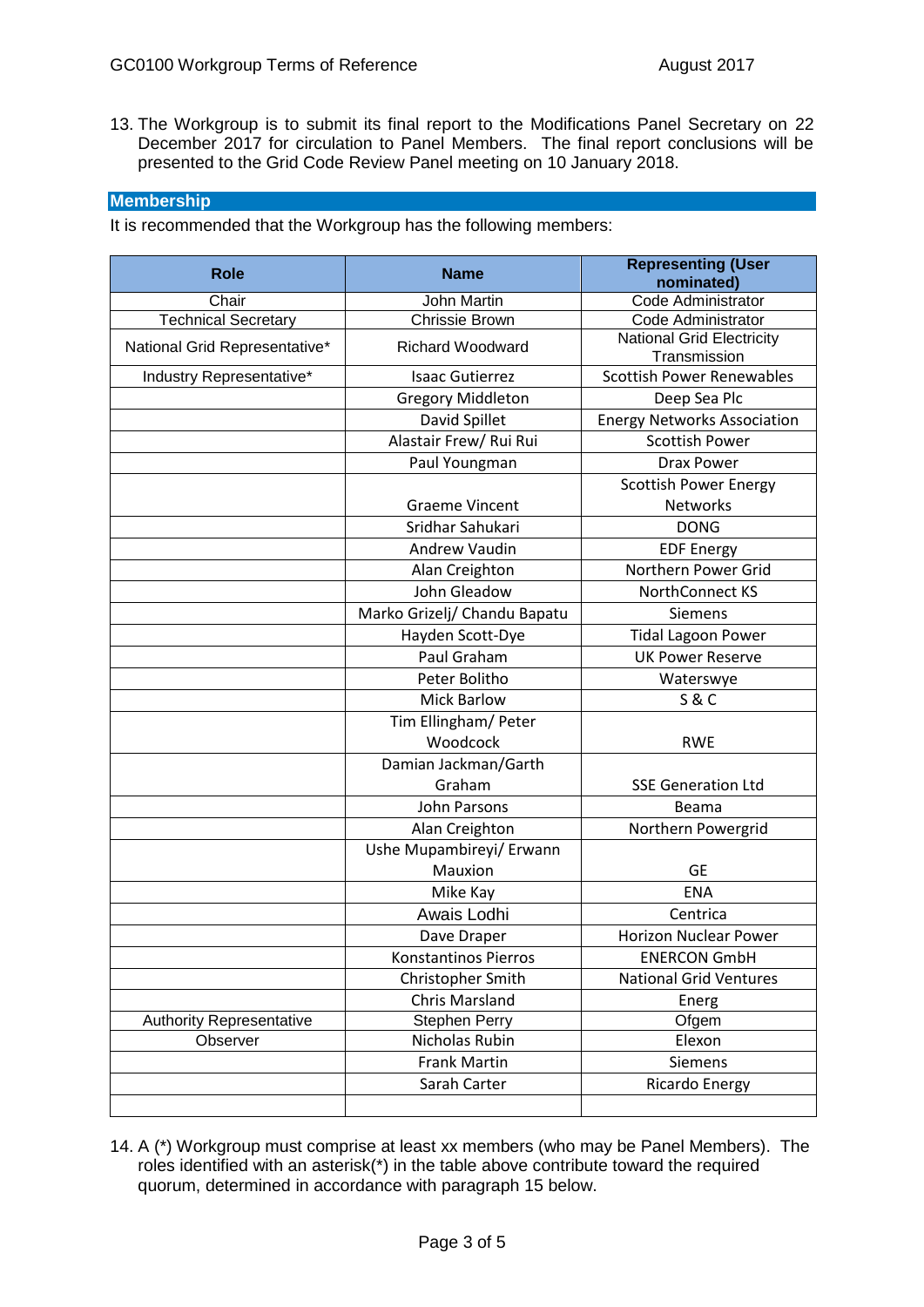- 15. The Grid Code Review Panel must agree a number that will be quorum for each Workgroup meeting. The agreed figure for GC0100 is that at least 5 Workgroup members must participate in a meeting for quorum to be met.
- 16. A vote is to take place by all eligible Workgroup members on the Modification Proposal and each WACM proposal and Workgroup Consultation Alternative Request based on their assessment of the Proposal(s) against the Grid Code objectives when compared against the current Grid Code baseline.
	- Do you support the Original or any of the alternative Proposals?
	- Which of the Proposals best facilitates the Grid Code Objectives?

The Workgroup chairman shall not have a vote, casting or otherwise.

The results from the vote and the reasons for such voting shall be recorded in the Workgroup report in as much detail as practicable.

- 17. It is expected that Workgroup members would only abstain from voting under limited circumstances, for example where a member feels that a proposal has been insufficiently developed. Where a member has such concerns, they should raise these with the Workgroup chairman at the earliest possible opportunity and certainly before the Workgroup vote takes place. Where abstention occurs, the reason should be recorded in the Workgroup report.
- 18. Workgroup members or their appointed alternate are required to attend a minimum of 50% of the Workgroup meetings to be eligible to participate in the Workgroup vote.
- 19. The Technical Secretary shall keep an Attendance Record for the Workgroup meetings and circulate the Attendance Record with the Action Notes after each meeting. This will be attached to the final Workgroup report.
- 20. The Workgroup membership can be amended from time to time by the Grid Code Review Panel and the Chairman of the Workgroup.

#### **Appendix 1 – Indicative Workgroup Timetable**

The following timetable is indicative for GC0100:

| <b>Date</b>                                        | <b>Meeting</b>                            |
|----------------------------------------------------|-------------------------------------------|
| <b>Workgroup Meeting 1</b>                         | 7 June 2017                               |
| <b>Workgroup Meeting 2</b>                         | 6 July 2017                               |
| <b>Workgroup Meeting 3</b>                         | 3 August 2017                             |
| Workgroup Consultation issued (15 Working<br>days) | TBC August 2017 (Close: September 2017)   |
| Workgroup meeting                                  | September 2017                            |
| Workgroup meeting (WACMs and vote)                 | October 2017                              |
| Workgroup Report presented to Panel                | 7 November 2017 (Panel: 15 November 2017) |

Post Workgroup modification process:

| Date                                                                                | <b>Meeting</b>  |
|-------------------------------------------------------------------------------------|-----------------|
| Code Administration Consultation Report issued<br>to the Industry (15 Working Days) | 11 January 2018 |
| Draft Modification Report issued to Industry and<br><b>GCRP Panel (5WDs)</b>        | 5 February 2018 |
| Draft Final Modification Report presented to<br>Panel                               | 9 February 2018 |
| Modification Panel Recommendation Vote (5)                                          | 9 February 2018 |